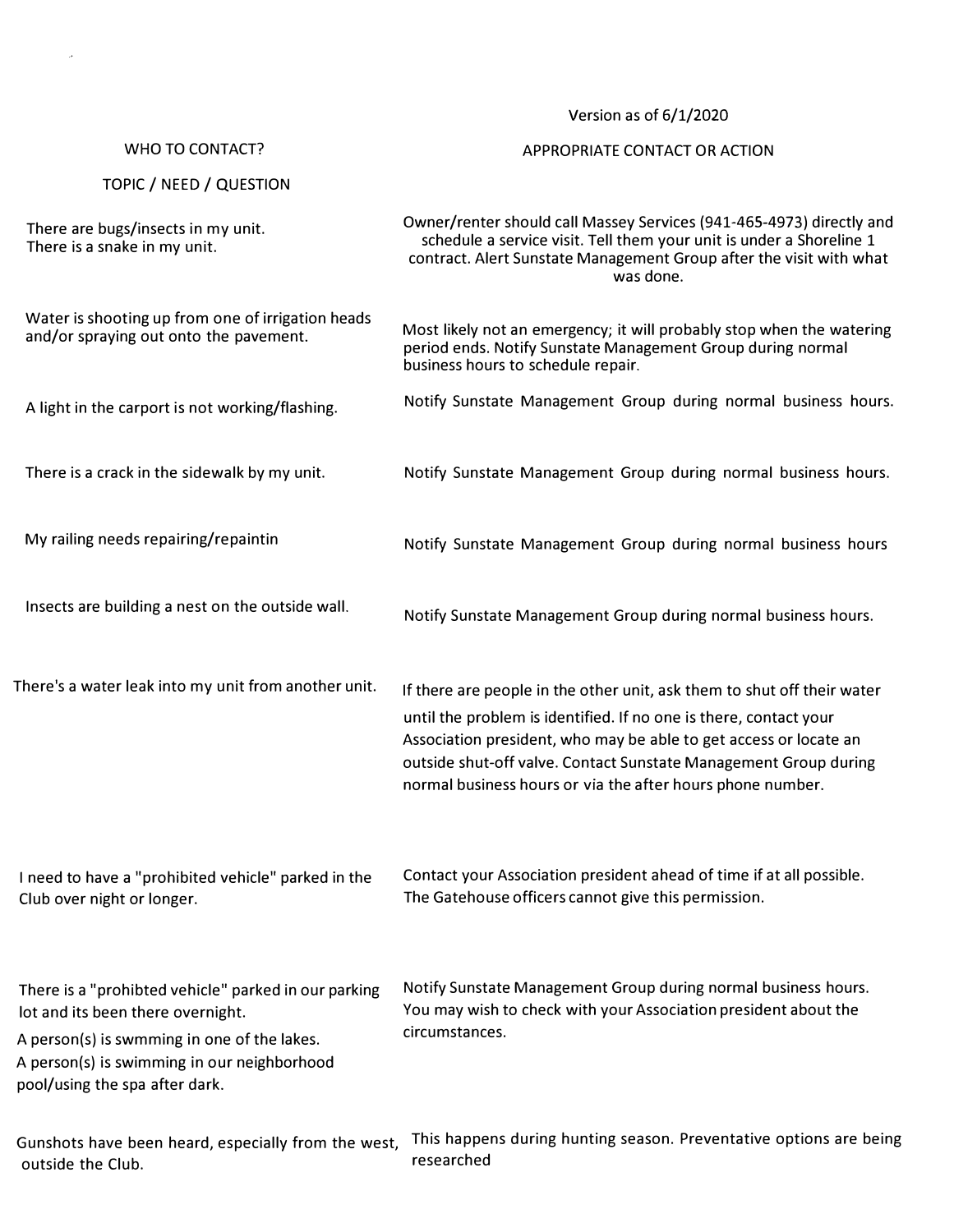| I saw wildlife (raccoons, coyotes) at (location). Can<br>something be done to remove them?        | This is not an abnormal occurrence. Notify Sunstate<br>Management during normal business hours. See the Club<br>website for more information.                                                                                                                                        |
|---------------------------------------------------------------------------------------------------|--------------------------------------------------------------------------------------------------------------------------------------------------------------------------------------------------------------------------------------------------------------------------------------|
| My (bicycle, kayak, etc.) is missing. What do I need<br>to do?                                    | Notify Sunstate Management Group during normal business hours. If<br>you wish, you may file a report with the Bradenton Police                                                                                                                                                       |
| A commercial delivery is scheduled for outside the<br>allowed hours for such deliveries.          | Department (don't use 911), which sometimes helps with recovery.<br>First, try to re-schedule for during allowed hours. If not possible,<br>contact your Association president. The Gatehouse officers cannot<br>approve such deliveries themselves. See the Club website for hours. |
| I have a comment/suggestion about the<br>Clubhouse. Who do I tell it to?                          | There is a suggestion box in the Clubhouse lobby and a board for<br>comments in the Exercise Room.                                                                                                                                                                                   |
| How do I find out when social activities/Board &<br>committee meetings are scheduled?             | Such activities and meetings are listed on the Calendar of Activities<br>on the website, under the Activities pull-down menu. You can<br>register for access at the website. Also, check the Clubhouse<br>kiosk/bulletin board and the board by the mailboxes.                       |
| How do I get full access to the PBC website?                                                      | Go the website, pericobclub.com, and ask to register. You will receive<br>a confirmation via email. [Owners only?]                                                                                                                                                                   |
| Who do I contact about a space in the kayak racks?                                                | Check the Club website under "committees" for contact numbers or<br>come to the Residents Services Sessions on most Wednesdays, 2-4<br>p.m. at the Clubhouse.                                                                                                                        |
| Who do I contact to get a Gate decal for my vehicle?                                              | Decals are distributed most Wednesdays at the Clubhouse, 2 to 4<br>p.m. Proof of ownership or rental of a unit is required. Renters<br>have a\$25 fee (in cash).                                                                                                                     |
| I have a comment/suggestion about the<br>neighborhood's landscaping. Who do I contact?            | Send an email to our Sunstate property manager or the STI<br>president.                                                                                                                                                                                                              |
| I have a comment/suggestion about the lakes. Who<br>do I contact?                                 | The lakes are a Master Association responsibility. Send the Club<br>website for Master Board and Lakes Committee contacts.                                                                                                                                                           |
| My TV/cable/internet/phone is malfunctioning. Who<br>do I contact?                                | Call Spectrum at 941-345-1405 for remote help or to schedule a<br>service call.                                                                                                                                                                                                      |
| How do I alert the Gatehouse that visitors/deliveries See the website for options.<br>are coming? |                                                                                                                                                                                                                                                                                      |